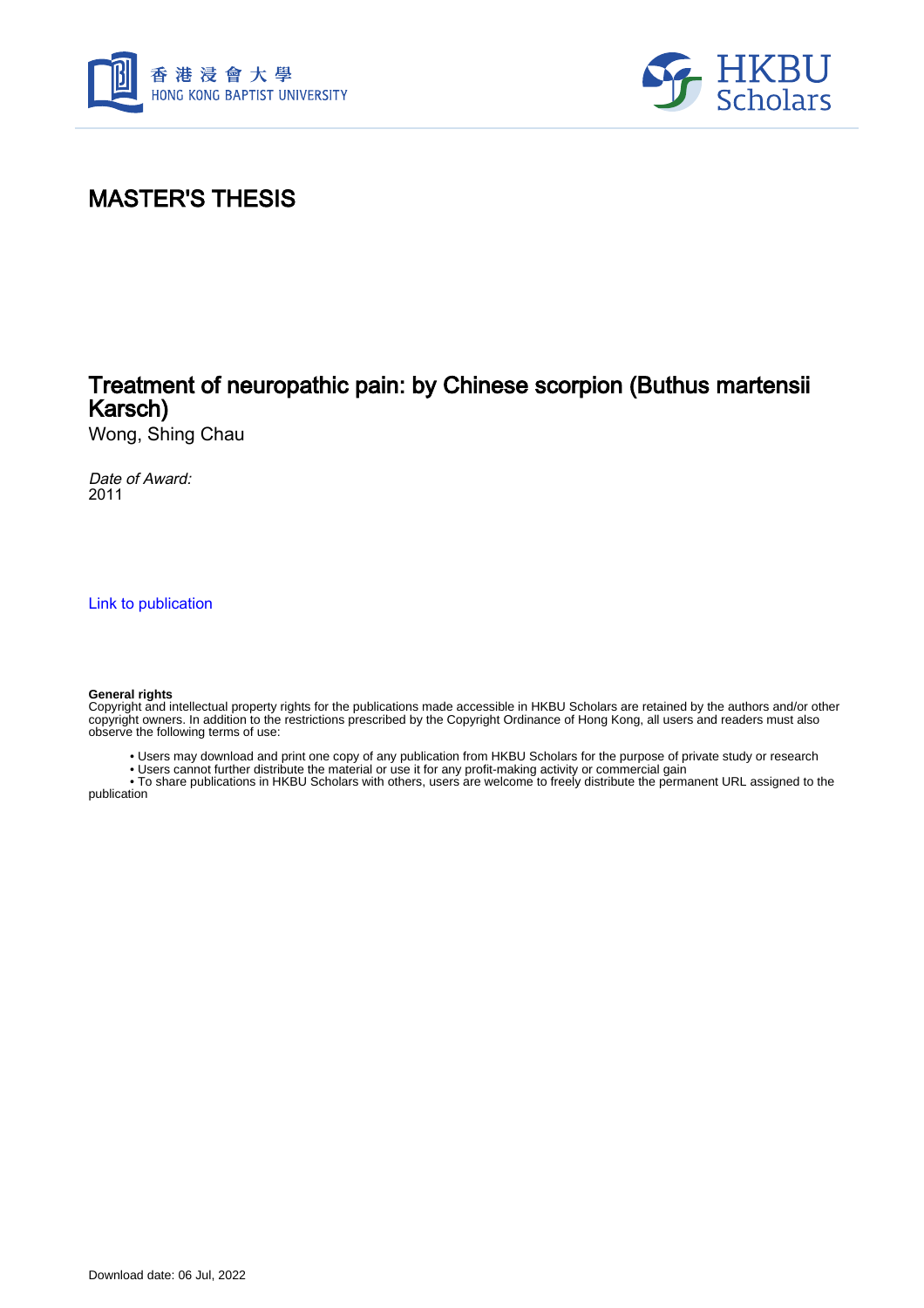**Treatment of Neuropathic Pain** 

**by** 

**Chinese Scorpion (***Buthus martensii* **Karsch)**

**WONG Shing Chau**

**A thesis submitted in partial fulfilment of the requirements**

**for the degree of** 

**Master of Philosophy**

**Principal Supervisor: Dr. ZHANG Hongqi**

**Hong Kong Baptist University**

**September 2011**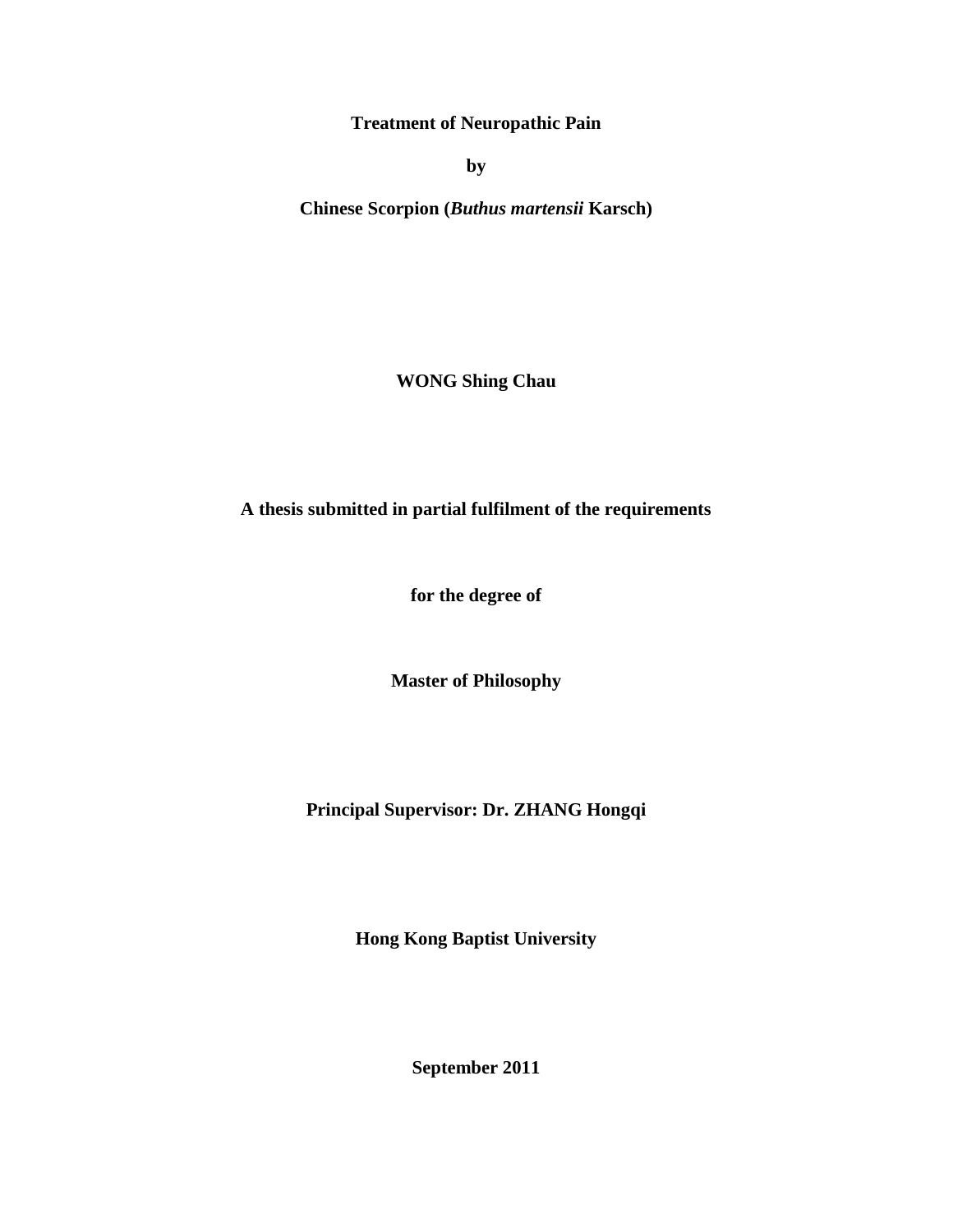### **ABSTRACT**

<span id="page-2-0"></span>**Background:** Chinese Scorpion (*Buthus martensii* Karsch, Bmk) has long been used for the treatment of various nervous system diseases such as apoplexy, epilepsy, facial paralysis and chronic pains. However, its analgesic effect and underlying mechanisms remain to be delineated. The current study aims at studying the potential analgesic effect of Bmk and its mechanism in a rat model of neuropathic pain. **Methods:** One week after L5 spinal nerve ligation (SNL), rats were fed daily for 21 days with either the extract of Bmk or distilled water as a control. Behavioral tests on mechanical and cold hypersensitivity were performed regularly by applying electronic von Frey filament and 100% acetone respectively to the ipsilateral hind-paws of the rats. L4/L5 dorsal root ganglia (DRG) samples were collected at the end of experiment for the assessment of the level of sodium channels by RT-PCR and immunohistochemistry. **Results:** Comparing with the control group, Bmk treatment significantly improved the paw withdrawal behavior of the SNL rats to tactile but not to cold stimulus. The level of  $\text{Na}_{v}$  1.8 was found changed in the L5 DRG of the Bmk-treated rats. **Conclusion:** The whole Bmk extract could significantly alleviated the mechanical hypersensitivity in neuropathic SNL rats in a time- and dose-dependent manner, and this effect could be intricately related to changes in voltage gated sodium channels (VGSCs), in particular  $Na<sub>v</sub>1.8$  in DRG neurons. The mechanism behind this Bmk analgesic effect could be a combination of the VGSCs regulating peptides and other possible active components contained in the agent.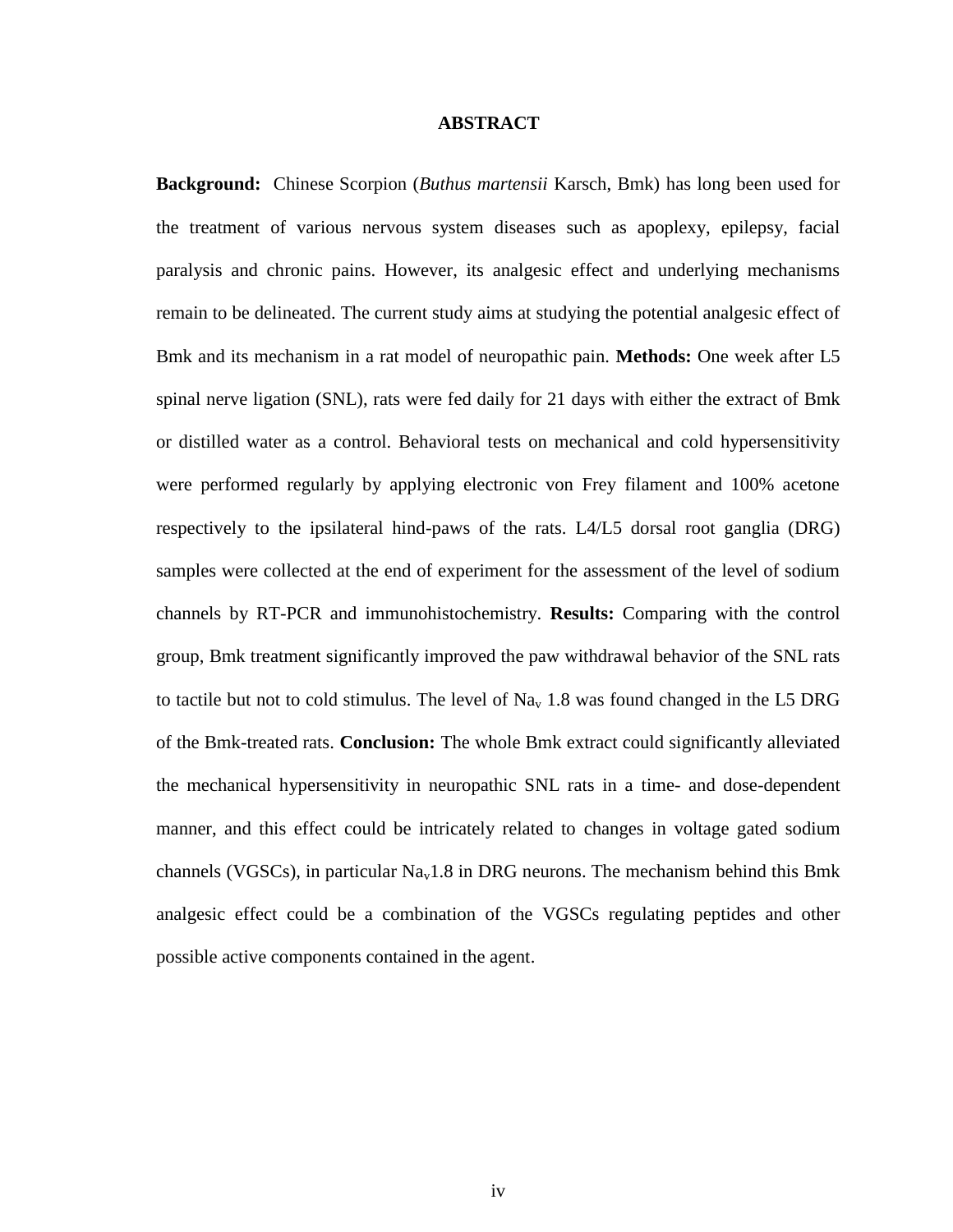### **TABLE OF CONTENT**

<span id="page-3-0"></span>

| DECLARATION                                                | $\overline{\mathbf{ii}}$ |
|------------------------------------------------------------|--------------------------|
| <b>ACKNOWLEDGEMENT</b>                                     | iii                      |
| <b>ABSTRACT</b>                                            | iv                       |
| <b>TABLE OF CONTENT</b>                                    | V                        |
| LIST OF FIGURES AND TABLES                                 | viii                     |
| <b>ABBREVIATIONS</b>                                       | xii                      |
| <b>CHAPTER 1 Introduction</b>                              | $\mathbf{1}$             |
| 1.1 Neuropathic Pain                                       | $\mathbf{1}$             |
| 1.1.1 Definition.                                          | $\mathbf{1}$             |
| 1.1.2 Epidemiology and classification.                     | $\overline{2}$           |
| 1.1.3 Mechanisms of neuropathic pain.                      | 4                        |
| 1.2 Treatment of Neuropathic Pain and Current Predicament  | $\overline{7}$           |
| 1.2.1 Antidepressants.                                     | 8                        |
| 1.2.2 Anticonvulsants.                                     | 9                        |
| 1.2.3 Topical anesthetics.                                 | 9                        |
| 1.3 Potential of TCM in Management of Neuropathic Pain     | 11                       |
| 1.4 Buthus martensii Karsch as a Potential Treatment Agent | 13                       |
| 1.5 Animal Models of Neuropathic Pain                      | 15                       |
| 1.5.1 The partial sciatic nerve ligation model.            | 18                       |
| 1.5.2 The chronic constriction injury model.               | 18                       |
| 1.5.3 The spared nerve injury model.                       | 18                       |
| 1.5.4 The spinal nerve ligation or transection model.      | 19                       |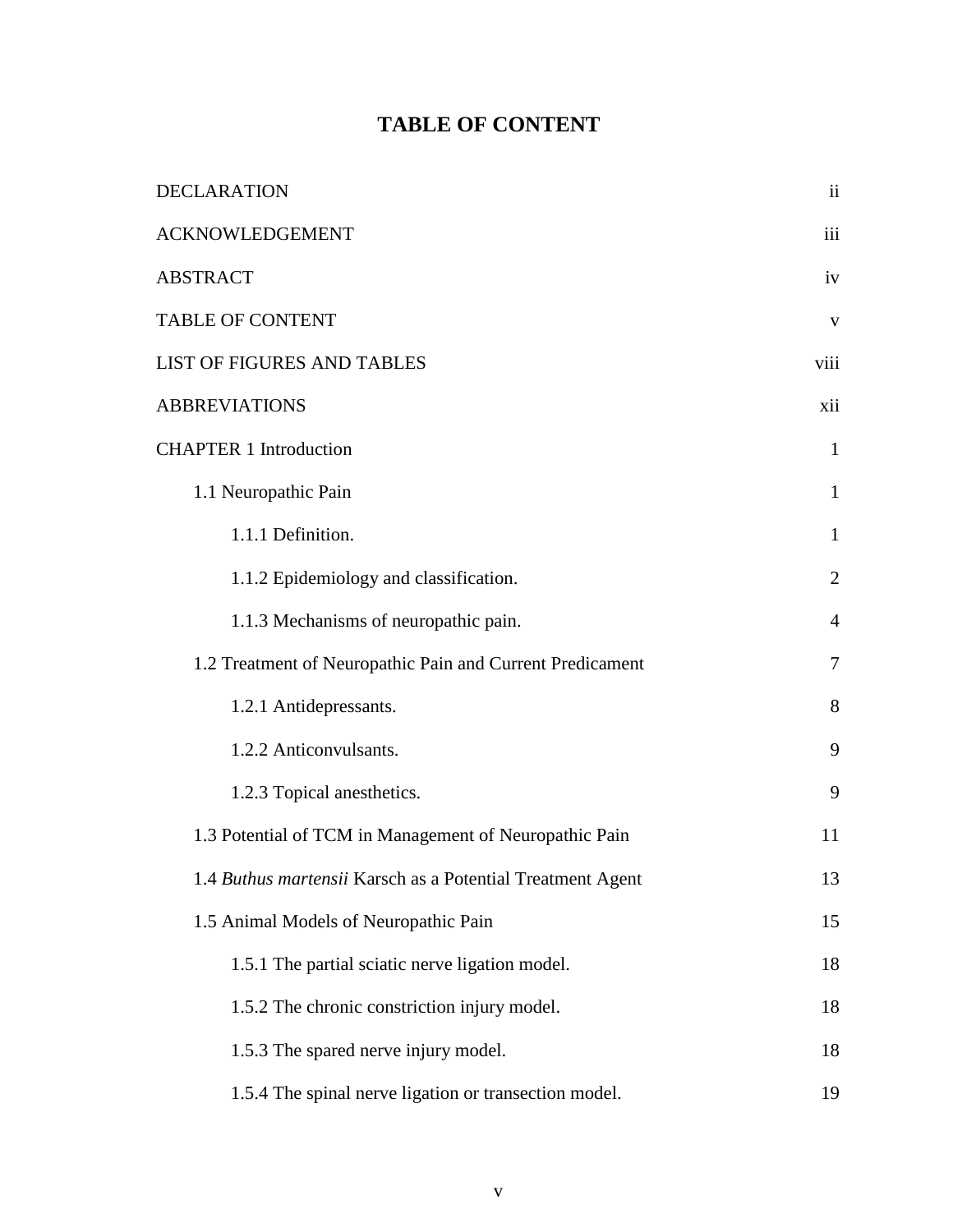| 1.6 Rationale                                                   | 20 |
|-----------------------------------------------------------------|----|
| <b>CHAPTER 2 Materials and Methods</b>                          | 22 |
| 2.1 Animals                                                     | 22 |
| 2.2 Grouping                                                    | 22 |
| 2.3 SNL Surgery                                                 | 23 |
| 2.4 Behavioral Tests                                            | 25 |
| 2.4.1 Mechanical hypersensivity.                                | 26 |
| 2.4.2 Thermal hypersensivity.                                   | 27 |
| 2.5 Drug and Treatment                                          | 29 |
| 2.6 mRNA Expression of VGSCs                                    | 30 |
| 2.6.1 RNA isolation.                                            | 30 |
| 2.6.2 cDNA sythesis and RT-PCR.                                 | 31 |
| 2.7 Protein Expression of VGSCs by Immunohistochemistry         | 31 |
| 2.7.1 Tissue preparation and sectioning.                        | 31 |
| 2.7.2 Immunofluorescence staining protocol.                     | 32 |
| 2.7.3 Image acquisition and analysis.                           | 32 |
| 2.8 Statistical Analysis                                        | 33 |
| <b>CHAPTER 3 Results</b>                                        | 34 |
| 3.1 Dose-response of Bmk on Neuropathic Pain                    | 34 |
| 3.1.1 Change in average body weight of the rat.                 | 34 |
| 3.1.2 Response of SNL rats at different doses of Bmk.           | 37 |
| 3.2 Effect of Bmk on Neuropathic Hypersensitivity Following SNL | 40 |
| 3.2.1 Mechanical hypersensitivity.                              | 40 |